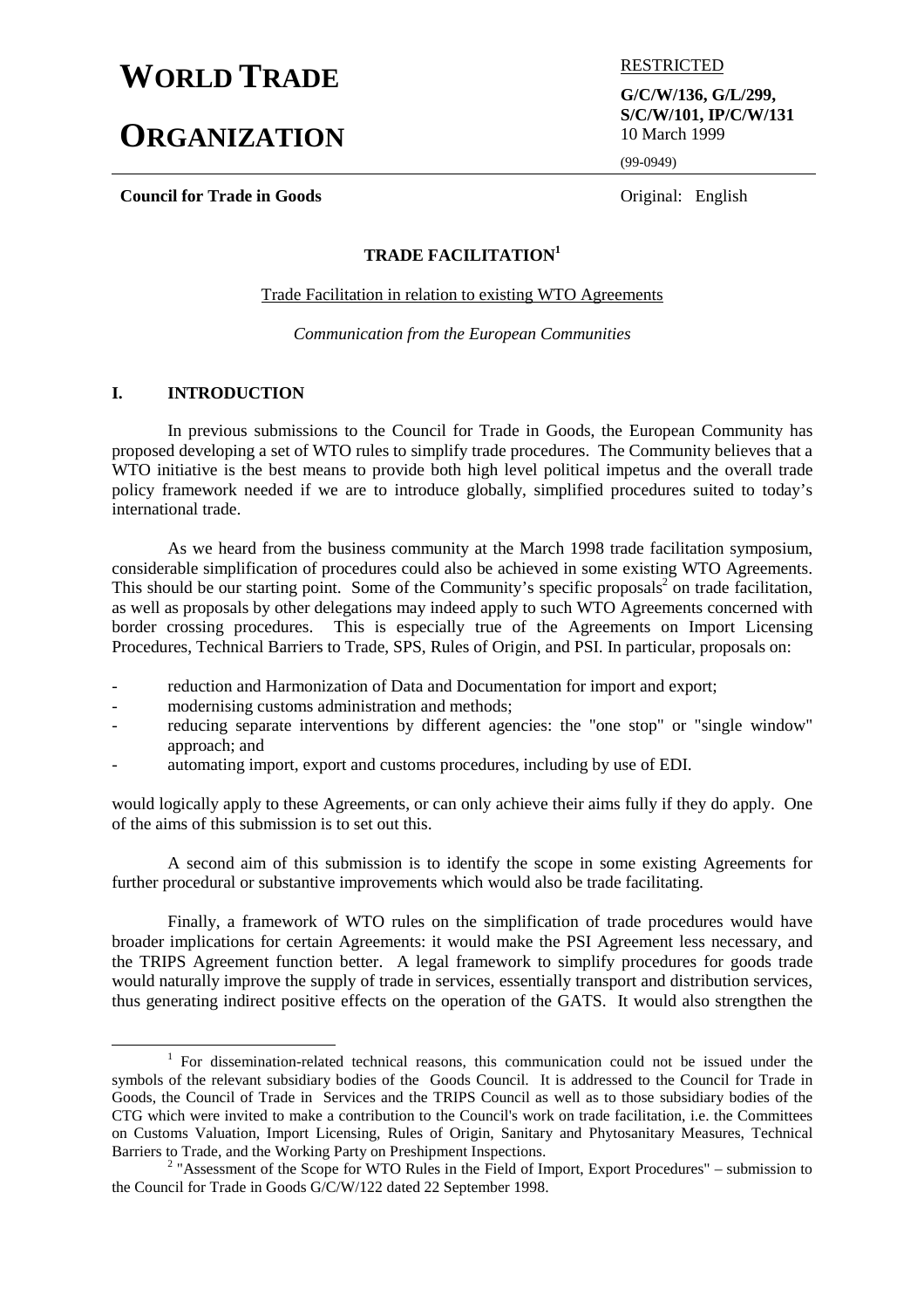G/C/W/136, G/L/299, S/C/W/101, IP/C/W/131 Page 2

case to rationalise the existing resource intensive committee structure of the WTO. These issues are discussed below.

The Council for Trade in Goods' work programme on trade facilitation calls for contributions from different sub-groups and committees of the WTO. In line with this, many of the proposals in this submission have already been made by the EC in formal or informal meetings of the different Committees for each Agreement. The Community will make a separate submission on the development aspect of trade facilitation, elaborating on points made in the Committee on Trade and Development.

There follows a brief analysis of what WTO rules to simplify trade procedures would imply for existing Agreements.

# **II. THE AGREEMENT ON IMPORT LICENSING PROCEDURES**

The Agreement on Import Licensing Procedures exists to ensure that no additional procedural obstacles are created in administering import licensing policies. Its purpose is avoidance of unnecessary barriers rather than trade facilitation *per se*. However the existing Agreement does not provide for computerised or EDI-based procedures, does not ensure minimal or harmonised data or documentation requirements, nor cooperation between different regulatory agencies. Import licensing procedures could however be improved by making them part of an integrated set of simplified procedures, notably in the following ways:

- (i) data requirements should be the minimum necessary for effective controls, should be based on international standards, be aligned to data required for other control purposes, and be based as far as possible on commercially available information;
- (ii) licences should be processed in a way that does not require applications or submission of data to multiple agencies, i.e. the principle of a "single window": the agency processing the application should carry out any coordination with other agencies. This implies amending Article 1.6 of the Agreement which can require traders to apply to up to three agencies for a single licence;
- (iii) modern customs controls based on pre-arrival processing of data, post-import reconciliation, risk assessment, etc. should logically apply to controls of licensing documentation, and be administered by one and the same agency, normally the customs (principle of concentrating official controls in the hands of one agency); and
- (iv) licensing operations should be progressively automated, in order to increase speed and efficiency of processing, and to improve controls and reduce errors inherent in manual, paper based processes. Traders should have the option to use electronic means to apply for and receive licences.

Adoption of the above innovations, as a component of WTO rules to simplify trade procedures, would bring identifiable benefits for traders, through reduced costs and delays, and improve control capabilities of governments using import licensing, at lower cost. The EC would welcome further exploration of these ideas.

#### **III. THE AGREEMENT ON PRESHIPMENT INSPECTION**

There is an international consensus that PSI is no substitute in the longer term for a properly functioning customs service. Although the advantages of PSI as an interim measure, and the benefits it can deliver for user countries are recognised, so also are its disadvantages. PSI services are expensive and may create delays for exporters and importers, have all too often not led to expected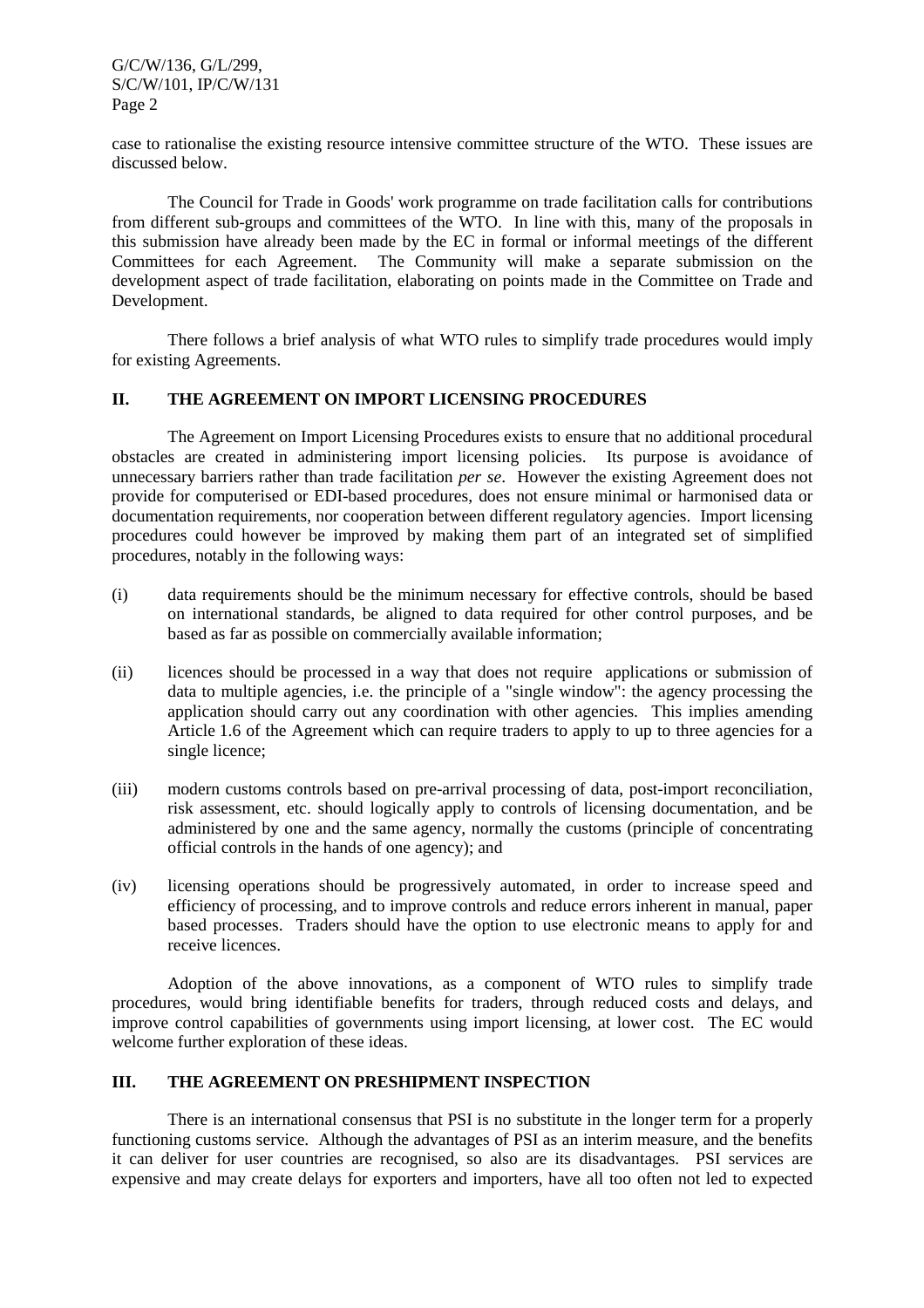improvements in tax collection, are unable to perform the integrated services expected of a functioning customs administration (e.g. statistical collection, multi-agency coordination), do not always apply modern customs procedures, based on use of information technology, including EDI, and have not as a rule facilitated the root-and-branch customs reform which is a virtual pre-requisite of their phasing out. The WCO, UN-ECE (which has prepared a recent recommendation on this subject) and the World Bank have all at various times drawn attention to such shortcomings.

The ultimate goal, as recognised by the WCO, the UN-ECE<sup>3</sup> and others, is the replacement of PSI by efficient customs administration. The European Community believes that to achieve this aim a comprehensive long term plan is needed, which could be supported by the WTO in the framework of an agreement on the simplification of trade procedures. It proposes the following:

- (a) establishment of such an agreement on simplification of trade procedures including data reduction and harmonisation, automation, and introduction of modern customs techniques based on the provisions of the WCO Kyoto Convention (see introduction, paragraph 2 above, and footnote 1). Adoption of such multilaterally agreed measures will make it easier for users of PSI to move away from it, having established clear alternatives routed in modern customs procedures that will increase efficiency, use resources better, improve control and revenue collection, and help trade flows;
- (b) an implementation plan for each PSI user country to move away from PSI arrangements. This may involve discussions with the different international agencies with a role to play, notably the WCO, the World Bank, UNCTAD and in some cases other specialised UN agencies and organisations such as the ICC. The assumption is that a coordinated approach covering the totality of a customs reform package is essential to achieve genuine reform, to mobilise resources and public and private donors, and to ensure high level political commitment on the part of the user country to reform both customs and ensure integration of other control agencies. As noted elsewhere in this submission, the EC will be making more detailed proposals on this aspect of development cooperation; and
- (c) in the interim, improvement where necessary to the functioning and use made of existing PSI services to ensure a seamless transition to the multilaterally agreed rules. This would include: progressive replacement of individual consignment inspection by selective inspection based on risk assessment methods; introduction of systems of ex post reconciliation of data held by the importing country with PSI-generated data; introduction of a voluntary PSI Agreement/Contract; ensuring that PSI companies' operations are progressively automated and standardised, and that information is provided to user countries to allow pre-arrival processing of imports and better coordination of information with other agencies; and introduction of valuation methods based on the WTO Customs Valuation Agreement within agreed or negotiated deadlines.

#### **IV. AGREEMENTS ON RULES OF ORIGIN AND CUSTOMS VALUATION**

The Agreement on Rules of Origin is focused on establishing disciplines and providing for a harmonisation process in relation to the substance of non-preferential rules of origin i.e. on origin criteria. This exercise, once completed, is intended to simplify and facilitate trade. The EC is among those WTO Members supporting a stocktaking exercise later this year to assess how far the results achieved in the harmonisation will genuinely be trade facilitating. We attach the highest importance to such a result.

 <sup>3</sup> UN-ECE CEFACT Recommendation on Preshipment Inspections, which proposes that PSI should be considered as a short term measure, be removed after five years at the outside, and in the meantime the WTO agreement be adhered to.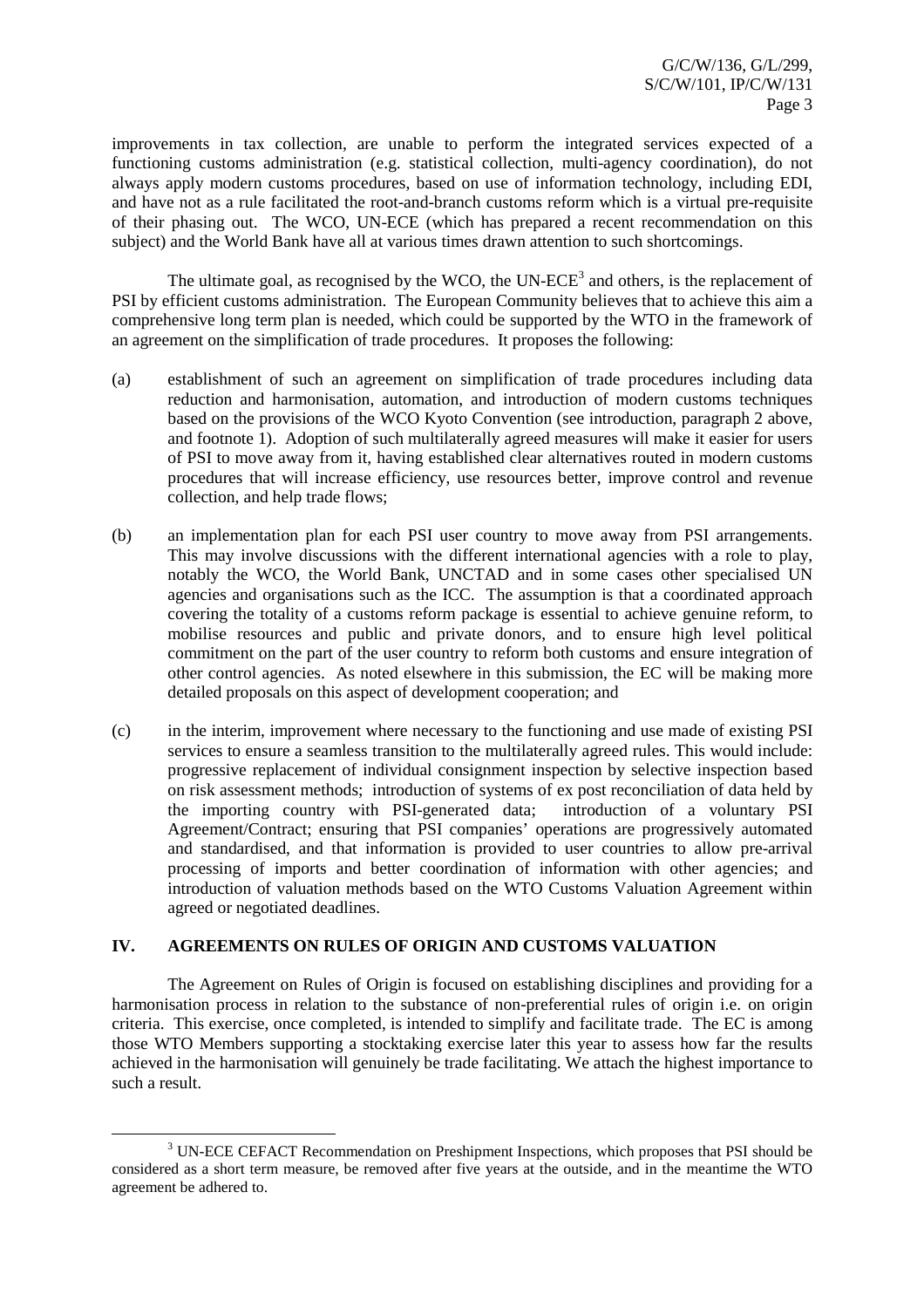#### G/C/W/136, G/L/299, S/C/W/101, IP/C/W/131 Page 4

The Agreement however says relatively little on the questions of origin procedures and documentation requirements, and we need to see if here too improvements can be made. This is for two reasons. First, to avoid that the benefits of harmonisation are reduced due to the lack of common disciplines e.g. as regards: documentation requirements, procedures for obtaining and submitting proofs of origin and origin verification.

Secondly, origin verification is an integral part of customs administration. If WTO rules are to be developed to harmonise, simplify and automate customs procedures and trade data, then those rules should apply to origin documentation and control. Otherwise the benefits of simplified procedures may be lessened by unharmonized documentation, manual and paper-based processing of origin.

This objective could be aided by the progressive introduction to the origin field of a number of basic principles for trade facilitation already proposed by the EC in its submission of September 1998 (G/C/W/122). The EC considers that we could, in the future, explore whether proofs of origin could *inter alia*:

- be based on a harmonised documentation format ;
- be available in the exporting country from the same agency which is responsible for all other aspects of the export operation and submitted in the importing country to the same agency which is responsible for all other aspects of the import operation – in accordance with the "single window" principle;
- be machine readable and thus subject to EDI-based communication between exporter, importer and responsible government agencies;
- be subject to simplified procedures for authorised traders;
- be verified through audit and risk assessment techniques, rather than transaction based controls.

Measures along the above lines would speed up the transfer of essential trade information and increase transparency for traders. For customs it would form an essential part of its centralised control and management function vis-à-vis other government agencies. There would be scope, once the WTO harmonisation exercise is more advanced, for exploring, perhaps in conjunction with the WCO, how to develop further these areas.

As regards the Agreement on Customs Valuation, here there is probably less scope for innovation in the field of trade facilitation. The Agreement essentially establishes disciplines on the basis on which valuation for customs purposes are carried out. We can observe, however, that introduction of trade facilitation rules of the kind proposed by the EC would obviously improve the capacity of WTO Members to apply the Agreement properly:

- pre-arrival processing of electronically transferred data from traders to customs administrations reduces error levels, speeds up processing of declarations, and frees customs resources to apply correctly the provisions of the Agreement. This could be a major benefit for those WTO Members who are now preparing to apply the Agreement in full for the first time.
- modern customs techniques of risk assessment, auditing and rapid release facilities for authorised traders similarly enables customs to concentrate expertise and resources on targeting higher risk consignments and thus reduce fraud carried out by undervaluation or misclassification of goods.

# **V. AGREEMENTS ON TECHNICAL BARRIERS TO TRADE AND ON SPS**

The work programme on trade facilitation under the Council for Trade in Goods invites Members to identify the relevance of simplified trade procedures to existing WTO Agreements, including the TBT Agreement. In this section the EC makes some proposals to (a) develop further the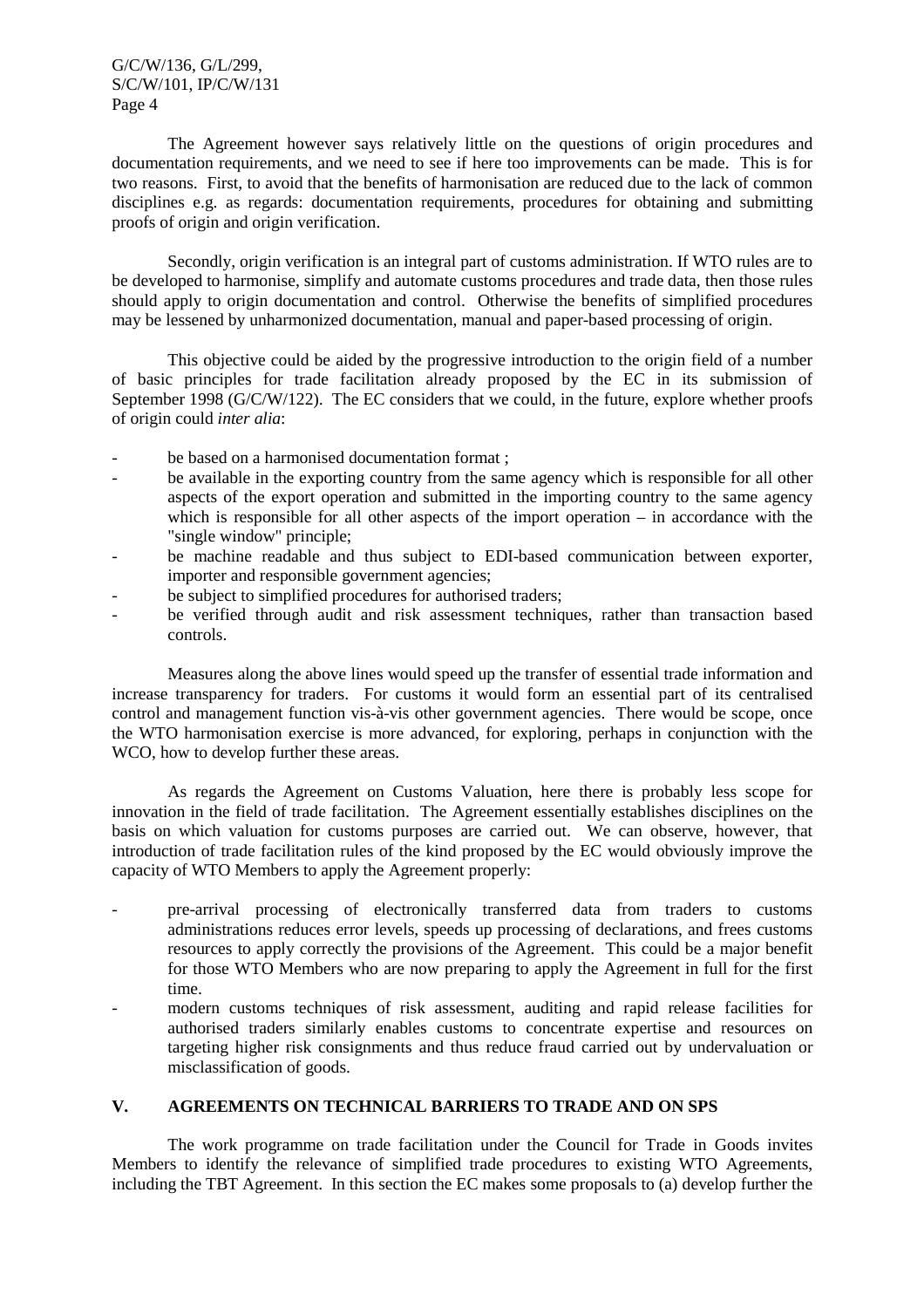trade facilitation aspects of the TBT Agreement, and (b) link the TBT Agreement to proposals made in the Council for Trade in Goods to modernise and simplify import and customs procedures. The proposals apply, *mutatis mutandis*, to the SPS Agreement also.

#### **Trade Facilitation Aspects of the TBT Agreement & the Recent Review**

Although an objective of the TBT Agreement is to facilitate trade flows, the traditional focus of the Agreement has been on ensuring that standards, technical regulations and conformity assessment procedures do not become unnecessary or disguised trade barriers.

More recently however, in the course of reviewing the Agreement, the EC and other Members have indicated interest in developing further its trade facilitation dimension in a more pro-active way. Specifically, the EC considers that the TBT Committee should increase its role in *stimulating recourse to International Standardisation* and to *recognition of equivalence of existing standards* when international harmonisation of standards does not proceed rapidly enough. It should actively *support de-regulation and good regulatory practice*, e.g. by resort to suppliers' declaration of conformity when a third party assessment is not absolutely necessary. Further development of the Agreement in these directions will simplify matters for traders, by increasing predictability and transparency of procedures and by reducing costs and delays in accessing markets.

#### **Simplification of Procedures**

In addition to the above, certain proposals to simplify trade procedures made by the EC and other delegations in the CTG could also apply to measures taken under the TBT Agreement:

(a) Electronic means of administrating TBT Procedures

The trade and development benefits of automation and use of EDI in import, export and customs administration have been described above. To maximise benefits of automation, however, it should, ultimately, be introduced across all aspects of the trade/government interface, including the regulatory interface, and not just customs. If this does not happen then the gains expected from e.g. computerised procedures for customs processing and goods release can be reduced if consignmentbased, physical and paper-based procedures continue to govern other forms of administrative intervention.

As far as TBT-related issues are concerned, the ultimate aim should be for Members to enable traders to access electronically information on standards and regulatory requirements, and to use EDI means in the regulatory/conformity assessment process. Information transmitted to customs and other agencies electronically and in advance of goods arriving should include necessary data on product compliance. This will speed up the regulatory process, increase transparency, and enable faster release upon import of goods subject to regulatory requirements.

The EC has proposed that in a possible future agreement on simplified trade procedures, use of electronic means could progressively be introduced within Members' administrations, including those agencies involved in regulatory matters. Such a provision would apply *inter alia* to procedures carried out pursuant to the TBT Agreement.

(b) Concentration of official controls in the hands of one government agency

Lack of coordination of different agencies concerned with import and export, and the resulting requirement to subject cargoes to multiple checks at different times and places, has been cited by traders as a major concern. In view of the multiplication of regulatory controls worldwide, some rationalisation of procedural aspects of such controls is essential to improve trade flows, while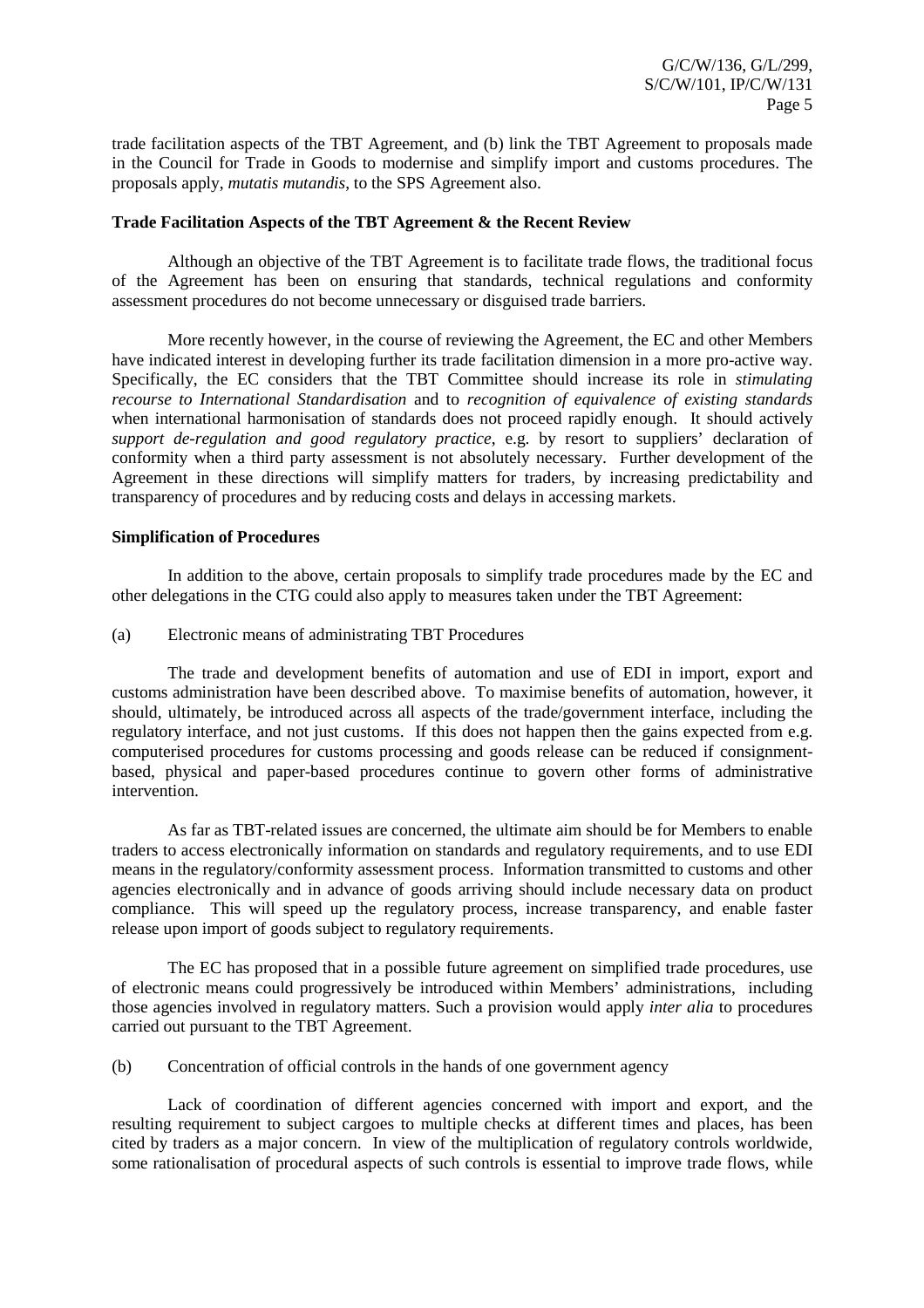IT-based means of information exchange between traders and government and between government agencies makes it more feasible.

The EC has in two broad areas suggested measures to streamline official controls by different agencies, including agencies whose operations fall under the TBT Agreement. First, the principle that submission of data or other information requirements either at export or import be one time only and to a single agency (normally customs or a trade department), which will then ensure onward transmission of data to other relevant agencies, and interagency coordination thereafter. EDI is obviously an important element in the functioning of such arrangements.

Second, related provisions to ensure, notably at import, that goods entering a country are subject only to a single (if at all) intervention, normally by customs on behalf of other agencies. In other words, administrations would ensure, over time, a level of coordination and delegation of controls to customs to enable all verifications (e.g. health and safety data and certification, sanction controls, IPR verification, import licence checks, export subsidy verification) to be done once only and in one place. The aim should be to set a norm of such integration, subject of course to exceptions where customs may not be qualified to carry out specific expert functions. Clearly, agencies operating health, safety and environmental checks on goods entering the ports would be part of such coordinated procedures.

The benefits of working towards such systems are manifold. Trade and transport interests benefit in terms of reduced delay and cost from a one stop procedure that fits to their commercial rhythms and needs, and allows them to organise their compliance and cooperation much more efficiently, while the use of a single interface with the administration makes it easier for traders to align their computer networks with the receiving agency. Administrations benefit through the optimal use of their resources and personnel, and through improving control levels and results.

To conclude, the EC sees several areas where simplified trade procedures could be relevant to the TBT Agreement and if applied would reduce costs and delays for traders while maintaining and evening improving controls and compliance. The same set of proposals would also apply, *mutatis mutandis*, to the SPS Agreement. The EC believes these issues could be explored further in a new trade round, as part of a broader initiative on trade facilitation or within the TBT Agreement proper.

# **VI. AGREEMENT ON TRADE RELATED ASPECTS OF INTELLECTUAL PROPERTY RIGHTS**

Much of the discussion on trade facilitation in the Council for Trade in Goods has been on customs issues, notably on the scope for rules to modernise and improve customs rules and procedures to facilitate legitimate border-crossing trade. The Community, among others, has proposed that any future WTO rules should include commitments to introduce modern customs procedures such as pre-arrival processing of data and documentation, risk assessment techniques as opposed to inspection of individual consignments, rapid, "green channel" release of goods of authorised traders with a known compliance record, automated transfer of data from importers to customs administrations and so on.

#### **The TRIPS dimension**

In the TRIPS field customs reform is relevant. Modern, simplified procedures based on risk assessment and profiling not only facilitate legitimate trade but also permit improvements in control and compliance levels. The WTO March Symposium heard several examples from developed and developing countries of how simplifying and modernising customs procedures both benefited bona fide traders and improved border control and enforcement, allowing customs administrations to increase collection of import taxes. The World Customs Organisation, in its own Customs Reform and